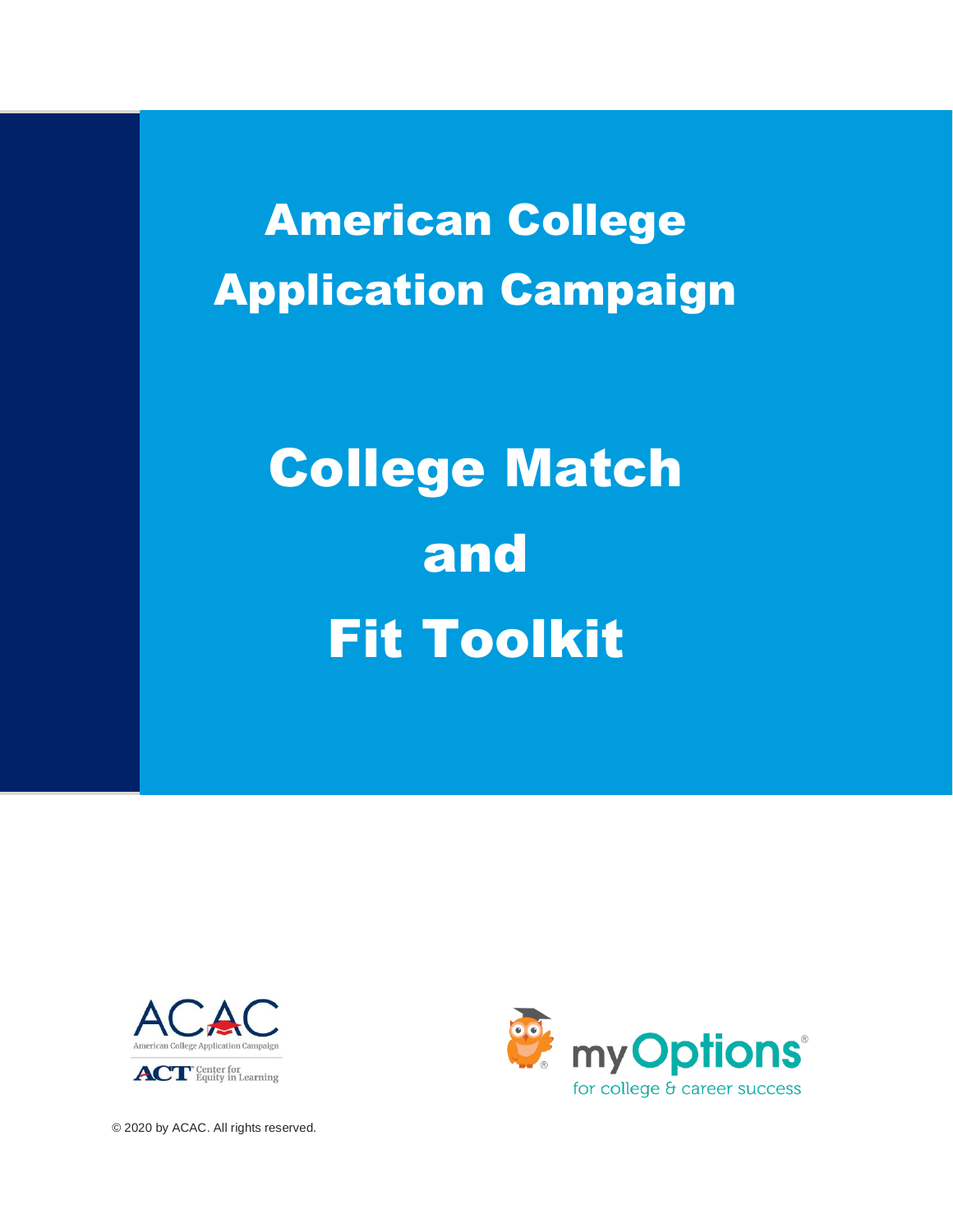## **Purpose**

This *College Match and Fit Toolkit* outlines and specifies activities and technology to be used by school counselors working with students as they explore educational opportunities after high school. The toolkit provides an interactive experience for students and aims to positively impact the application, enrollment, and persistence behaviors of all students and particularly students who are systemically underserved from low-income families and first-generation college students.

## **Framework**

The following components act as the framework for the College Match and Fit Toolkit. Each of these characteristics is identified as a critical decision-making factor for each student when identifying and applying to college.

- Lifestyle Preferences
- College Majors/Programs Offered
- Academic Readiness
- Retention and Graduation Rates
- College Costs/Affordability

## **Technology**

### Using myOptions® and myOptions Encourage

The College Match and Fit Toolkit will leverage existing tools in myOptions for students and myOptions Encourage for school counselors, mentors, family members, and college advisors. **For clarity purposes, these individuals will all be referred to as "counselors" throughout this document.** Each counselor and student will need to create a free account a[t myoptions.org.](https://students.myoptions.org/e-registration/acac) Once their profiles are created, they will be able to link their myOptions accounts so that both are informed about the student's interest in institutions, submission of applications, and FAFSA completion progress. For assistance connecting with a student, please see Appendix I below. No other technologies are required to use myOptions or any of the resources provided in this toolkit.

## **Defining Match and Fit**

Students may be wondering about the difference between *Match* and *Fit*. *Match* refers to the GPA, rank, and test scores within the different competitive college bands. This can also include college completion percentages. *Fit* refers to what the student is looking for in a college, such as culture and social environment, student supports and services, size, location, majors offered, etc.

Throughout this toolkit and within myOptions, we will refer to *College Match* as the match and fit activities centered around the college discovery feature which allows a student to discover colleges based on various characteristics, including geography, campus atmosphere, and academic profile.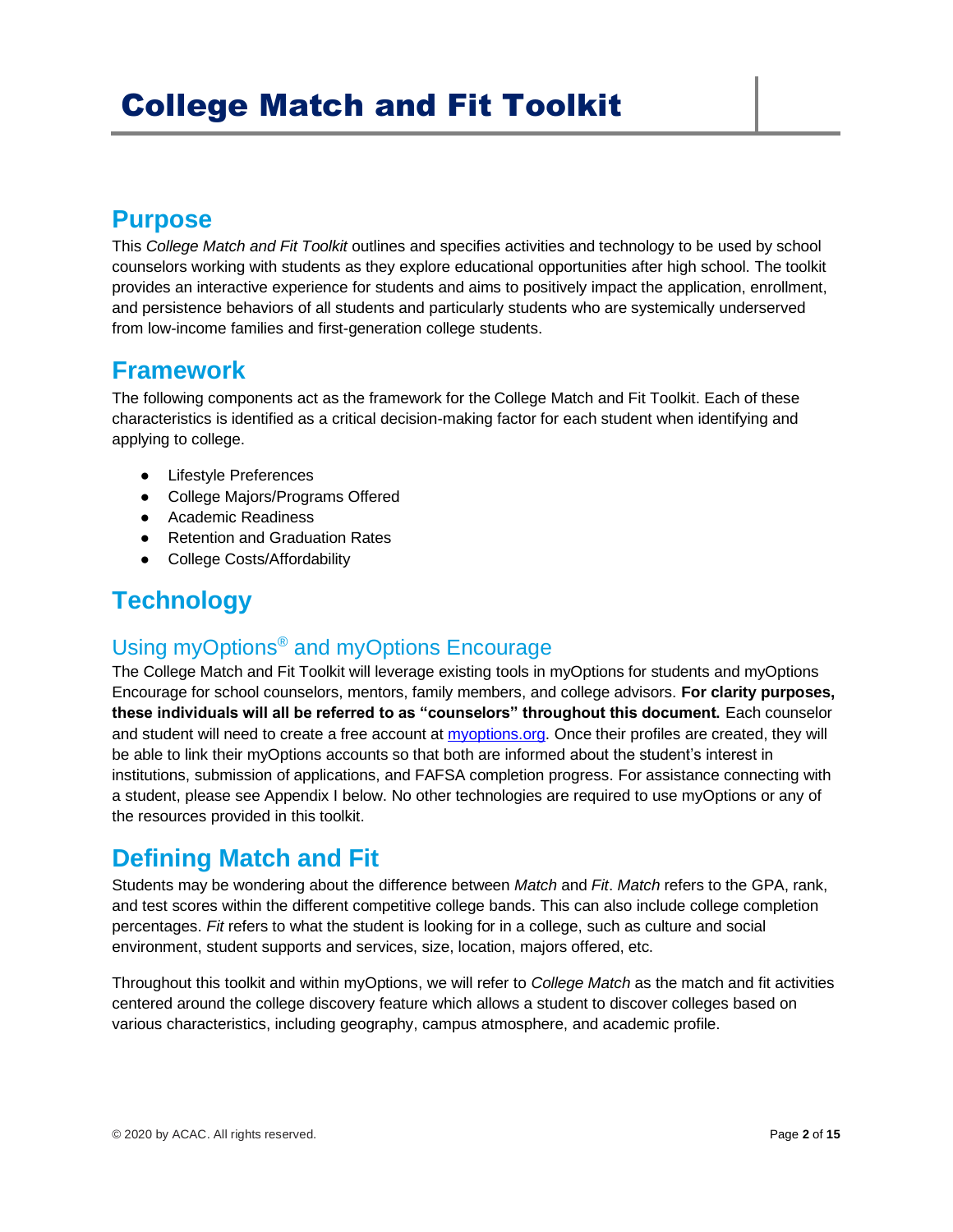## **Implementing with Students**

Students will complete the activities by using the myOptions platform to create a "smart list" of colleges that align with the various activities. Counselors will be able to monitor students they are connected with through the Mentoring dashboard in myOptions Encourage.

### Student Activities and Curriculum

Students and counselors are encouraged to use three additional tools to complement myOptions features and the curriculum provided in this toolkit.

- 1. The American College Application Campaign's [College Research Worksheet.](https://equityinlearning.act.org/wp-content/uploads/2020/04/College-Research-Worksheet_for-students_editable__Apr2020.pdf)
- 2. The complementary Student Worksheet for the College Match and Fit Toolkit
- 3. Appendix: Navigating myOptions and myOptions Encourage

### Learning Goals

- Students will understand how their lifestyle preferences or desired college atmospheres impact their options for college.
- Students will understand how their major choices impact their options for colleges.
- Students will understand how their academic profiles (via GPA "what if") impact their options for colleges.
- Students will understand how to consider retention and graduation rates in selecting colleges.
- Students will understand how affordable their college options are for their families.
- Students will produce defined lists of colleges that meet the above factors.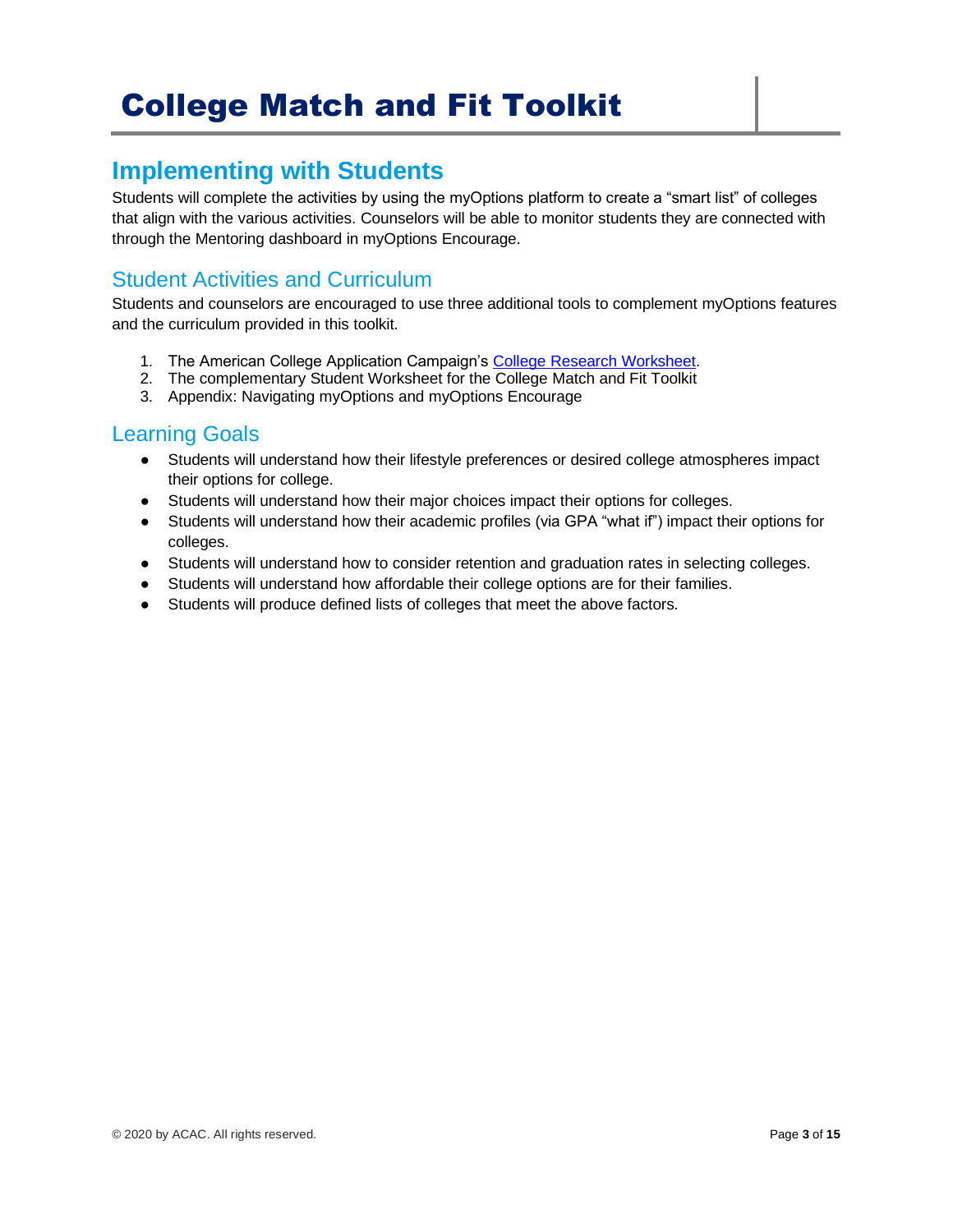## **Curriculum/Lesson Plan**

### Activity 1: Find Colleges that Fit Your Desired Atmosphere

#### **Timing:** 15 minutes

**Counselor/Educator Prompt Suggestion:** "Let's start by formulating a list of college options that fit your personal preferences or the type of atmosphere you want (e.g., geographic location, school size, religious affiliation, school type). It's ok if you're not sure about what you want yet. Keep your selections broad for now, and you can always change your preferences to update this list once you figure that out!"

**Student Activity:** Students will complete the [ACAC College Research Worksheet](https://equityinlearning.act.org/wp-content/uploads/2020/04/College-Research-Worksheet_for-students_editable__Apr2020.pdf) "Identifying Your College Fit" exercise on pages 6-7 to identify the factors that are important to them in a college. Students will then log in to their myOptions accounts and navigate to the School Match and complete the preference survey. Students will receive up to twenty-five broad matches.

*Note: Students participating in th[e ACAC myOptions e-registration](https://students.myoptions.org/e-registration/acac) will already have college matches provided if they*  have activated their accounts via the automated email sent directly to the student after completing the registration. *If their preferences have changed, they may re-run a college match by updating their preferences under School Match.* 

**Output:** Students will complete the ACAC College Research Worksheet "Identifying Your College Fit" to identify and rate the importance of each factor. Following this exploration, students will also identify the number of schools that meet their preferences.

**Guidance Points:** Encourage students to look at how each factor narrows their search results. Students should not be too specific as it may eliminate all schools. Encourage students to identify the lifestyle preferences that are most important to them for this part of the exploration process.

| myOptions                                                                                                | <b>General Manute</b><br>OWNER | <b>Bahalianings</b><br>Anna                                     | Search schools<br>makerous                                                                                 |          |
|----------------------------------------------------------------------------------------------------------|--------------------------------|-----------------------------------------------------------------|------------------------------------------------------------------------------------------------------------|----------|
|                                                                                                          | <b>Hi, Gabriell</b>            |                                                                 | 6 Checklist Items<br>These items are for your senior year, fall/winter semester.                           | View All |
| Your profile is 75% complete.                                                                            |                                | <b>ENGINE</b>                                                   | Ø<br>Re-visit or create your high school bucket list                                                       | ŵ        |
| <b>High School</b><br>Not added                                                                          |                                |                                                                 | Request letters of recommendation<br>×                                                                     | ŵ        |
| Graduation Vear<br>2021                                                                                  | <b>CFA</b><br>3.55             |                                                                 | Check with admissions offices about separate scholarship applications.<br>œ                                |          |
| <b>Saved Schools</b>                                                                                     | Applied Schools                | Accepted Schools                                                |                                                                                                            |          |
| o<br>o<br>0<br><b>FAFSA Status</b><br>To keep yourself on track, update the status of your FAFSA better. |                                |                                                                 | Matched Schools<br>You don't have any school matches! Fill out your preference survey to get started.<br>٠ |          |
| Not started<br>$\sim$                                                                                    |                                |                                                                 | Matched Scholarships<br>You don't have any scholarship matches! Fill out your Profile to get started.      |          |
| section.                                                                                                 |                                | Before you get started, check out our FAFSA guide in the advice |                                                                                                            |          |
| Update status                                                                                            |                                |                                                                 |                                                                                                            |          |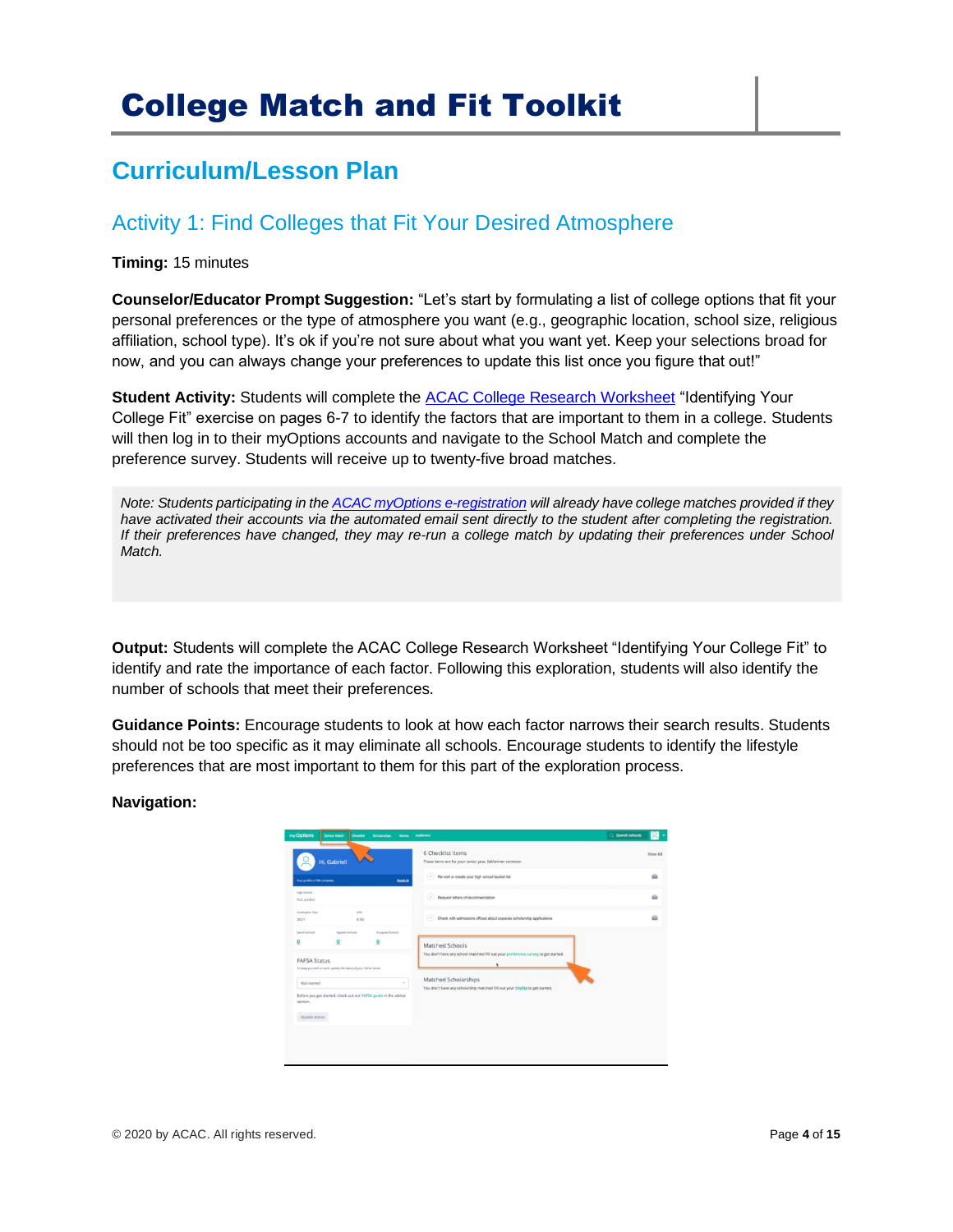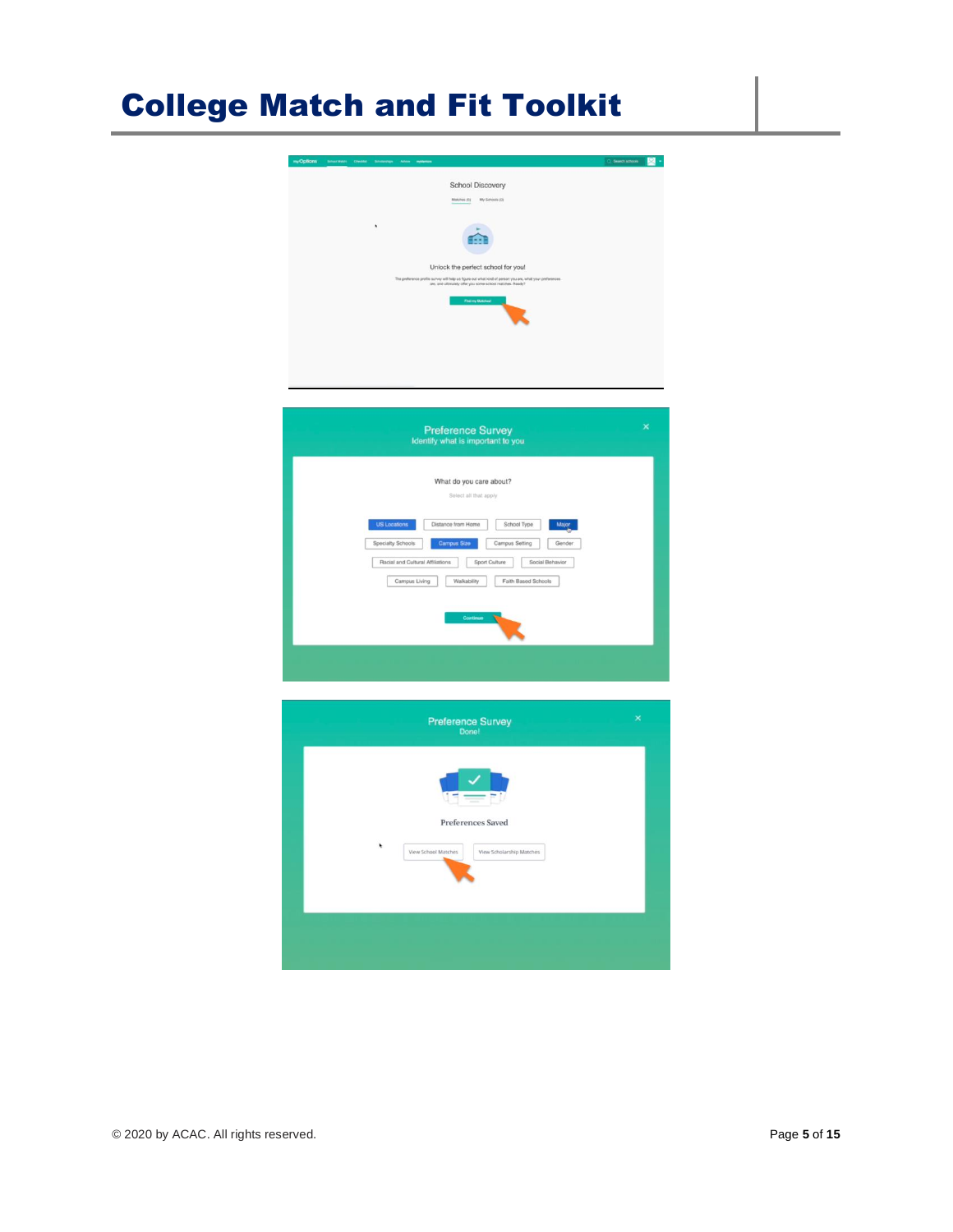### Activity 2: Select Colleges Based on Major

#### **Timing:** 30 minutes

**Counselor/Educator Prompt Suggestion:** "While completing the preference survey, you were asked to select up to three majors you might like to study. If you skipped this question, that's ok. Proceed to your college matches, and let's look at how your college matches might be affected by your field of study."

**Student Activity:** Students will log in to their myOptions accounts and navigate to the School Match. Students will open a College Profile and scroll down to Areas of Study to enter a few options and see what majors are offered in that field of study at each institution. If a major in that field of study is offered and matches what the student is looking for, you can scroll back to the top of the College Profile and click "Like." Students who are unsure of their desired major(s) might see colleges in their matches do not offer programs in the fields they are considering. This exercise will most likely significantly reduce the number of college options for individual students.

Once students have found the schools that offer majors in their fields of study, students should scroll back to the top of their college matches and select My Schools to see how many colleges offer their majors. Students selecting more general majors will likely have more college choices than students interested in specialty fields.

**Output:** Students will identify on their Student Worksheet the number of schools that offer their favorite majors. This will serve as a guidance point for the subsequent activities.

**Guidance Points:** Students may find that their searches are already too limiting (possibly under ten colleges). If they've selected very specific majors, guide them back to related or adjacent majors to identify more potential options.

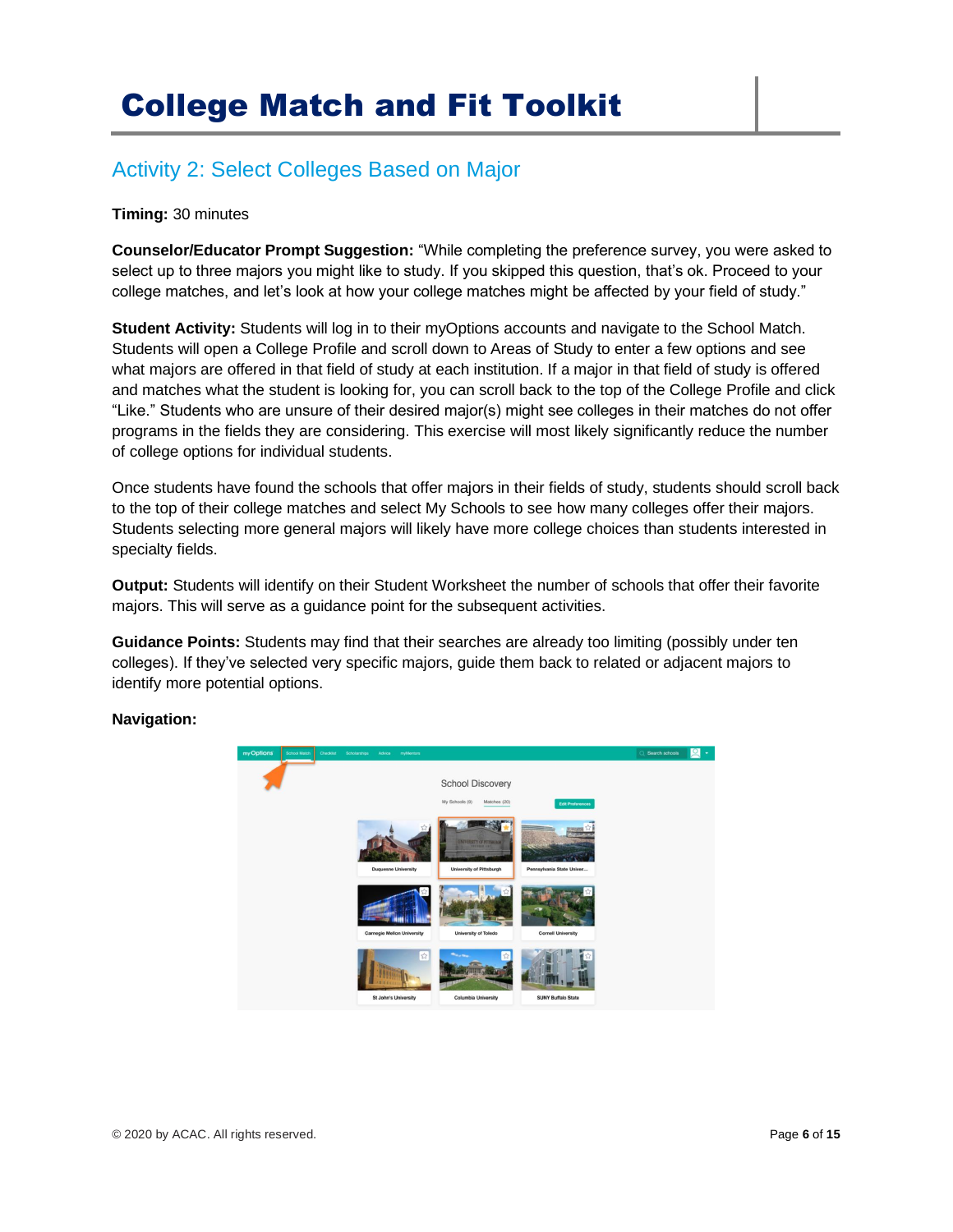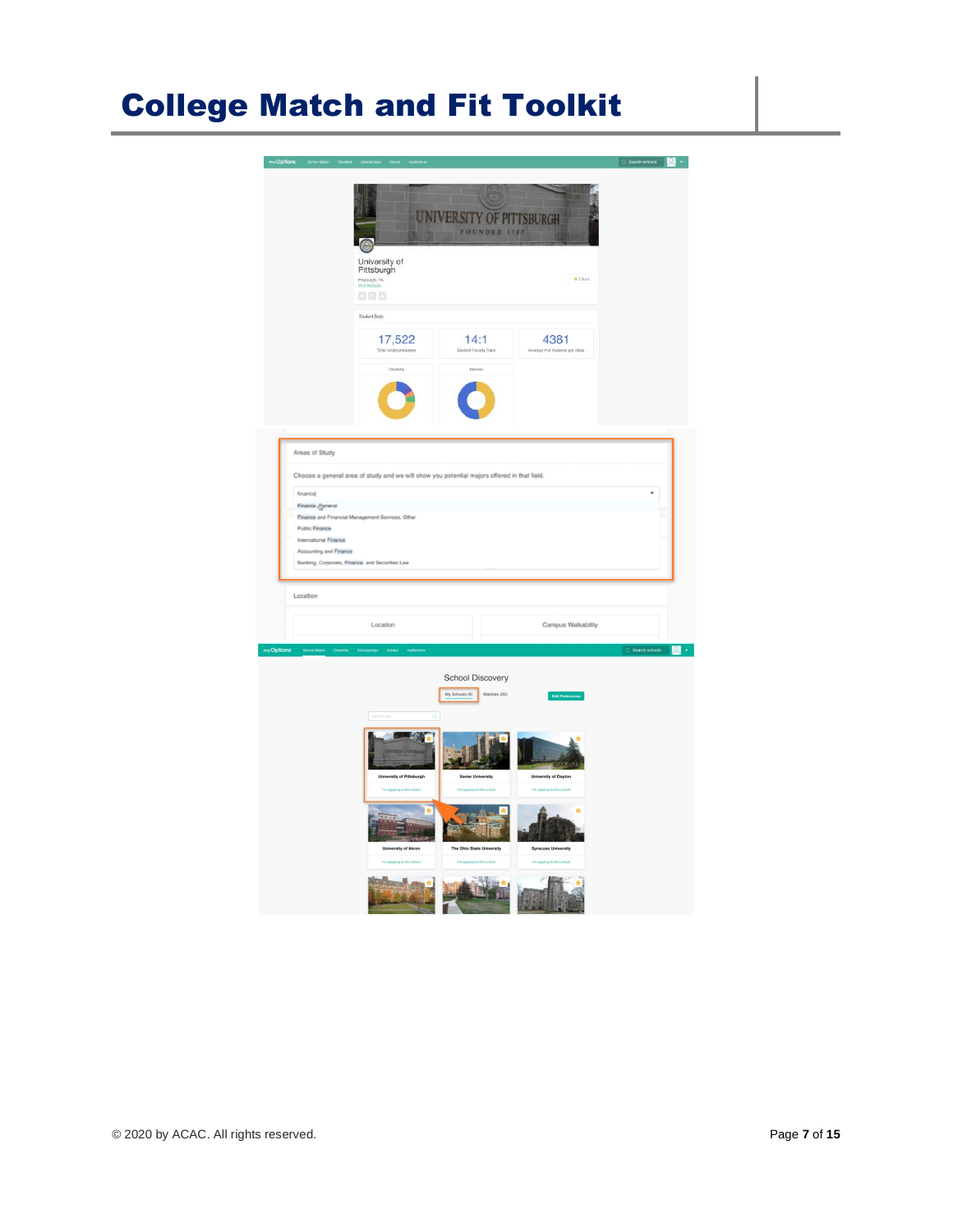### Activity 3: Academic Readiness

#### **Timing:** 20 minutes

**Counselor/Educator Prompt Suggestion:** "Now let's understand what different schools require for college entrance test scores, either the ACT or SAT, and grade point averages. Let's first add your scores and GPAs; then, we will revisit the school search and narrow by score ranges."

**Student Activity**: First, students will log in to their myOptions accounts and navigate to My Profile>Academic Profile and enter their best scores, if applicable, and their GPAs.

Then, they will navigate to the School Match and add any new schools that offer their desired majors to My Schools. Students will note on the worksheet how many schools match their academic profiles compounded by their major selections on their worksheets.

Students will then click into each College Profile on the My Schools lists, scroll to Admissions, and navigate to the institutions' admissions websites to see their specific entrance requirements.

**Output:** Students will note not their student worksheet how many colleges in their My Schools lists typically accept students with their GPAs and test score combinations.

**Guidance Points:** Academic match is a factor colleges will use to review their applications. At the close of this research opportunity, we will spend some time reflecting on whether colleges are a *reach*, *target*, or *likely* school for students based on their academic records. As outlined in the ACAC College Research Worksheet, students should keep in mind that what a school requires could be different from the averages of whom they admit. They should plan to apply to at least four schools, making sure to have applications going to each of the following types of schools:

• REACH SCHOOL – A *reach* school does not mean out of reach. It just means that the school may be more selective (look at the percent of applicants admitted), and a student's academic record may be on the lower end of what the college typically accepts. In other words, the student may be admitted to this school. We recommend at least 1-2 applications to reach schools.

• TARGET SCHOOL – Typically, at a *target* school, the student's academic record will be similar to the "average" student admitted to this school. In other words, the student is expected to be admitted. We recommend at least two applications to target schools.

• LIKELY SCHOOL – A *likely* school will usually have either open enrollment (meaning anyone who submits a completed application is admitted) or will be considered a "less selective" institution. A student's academic record will exceed the institution's requirements and averages for students admitted. In other words, the student will almost definitely be admitted. We recommend at least one application to a likely school.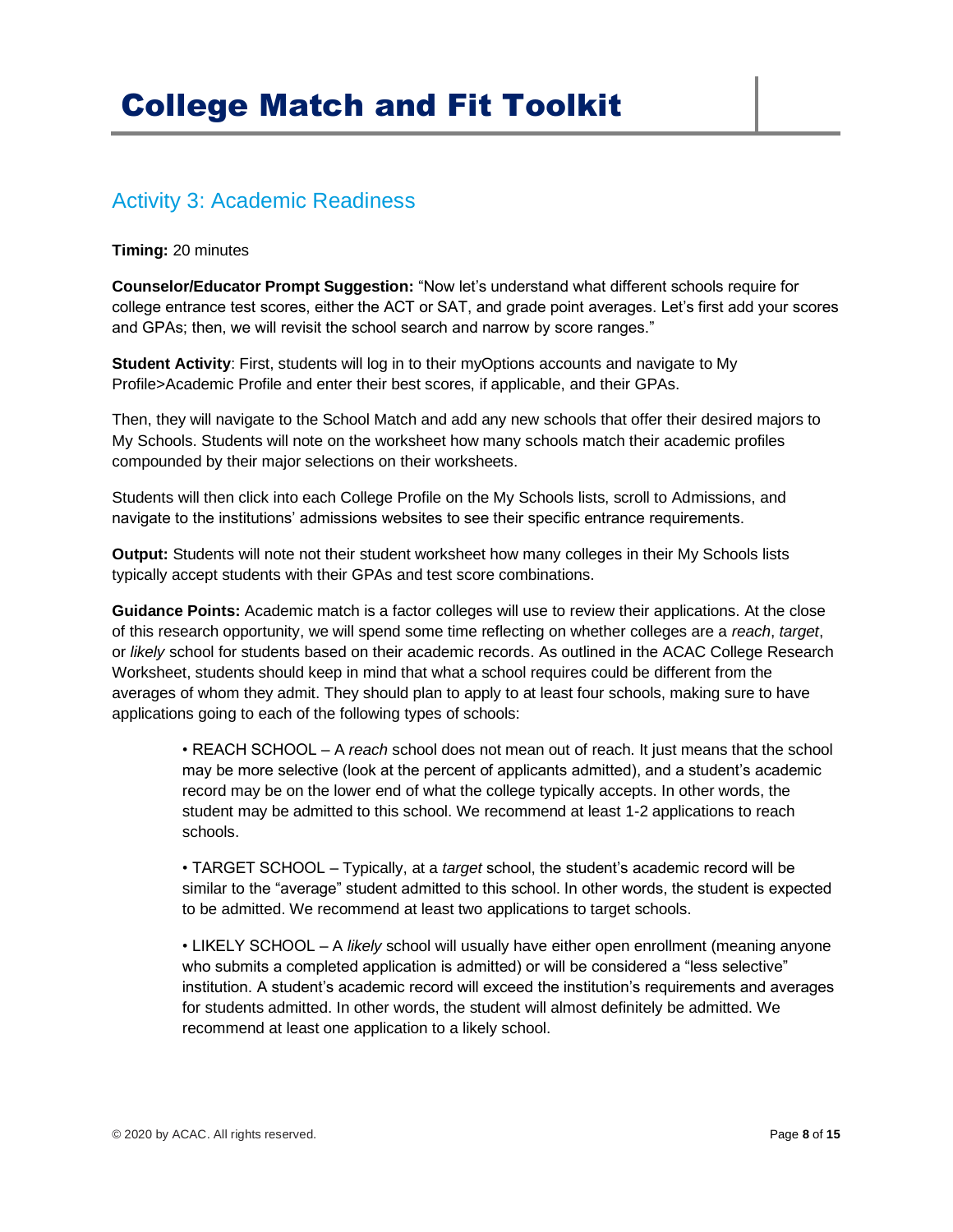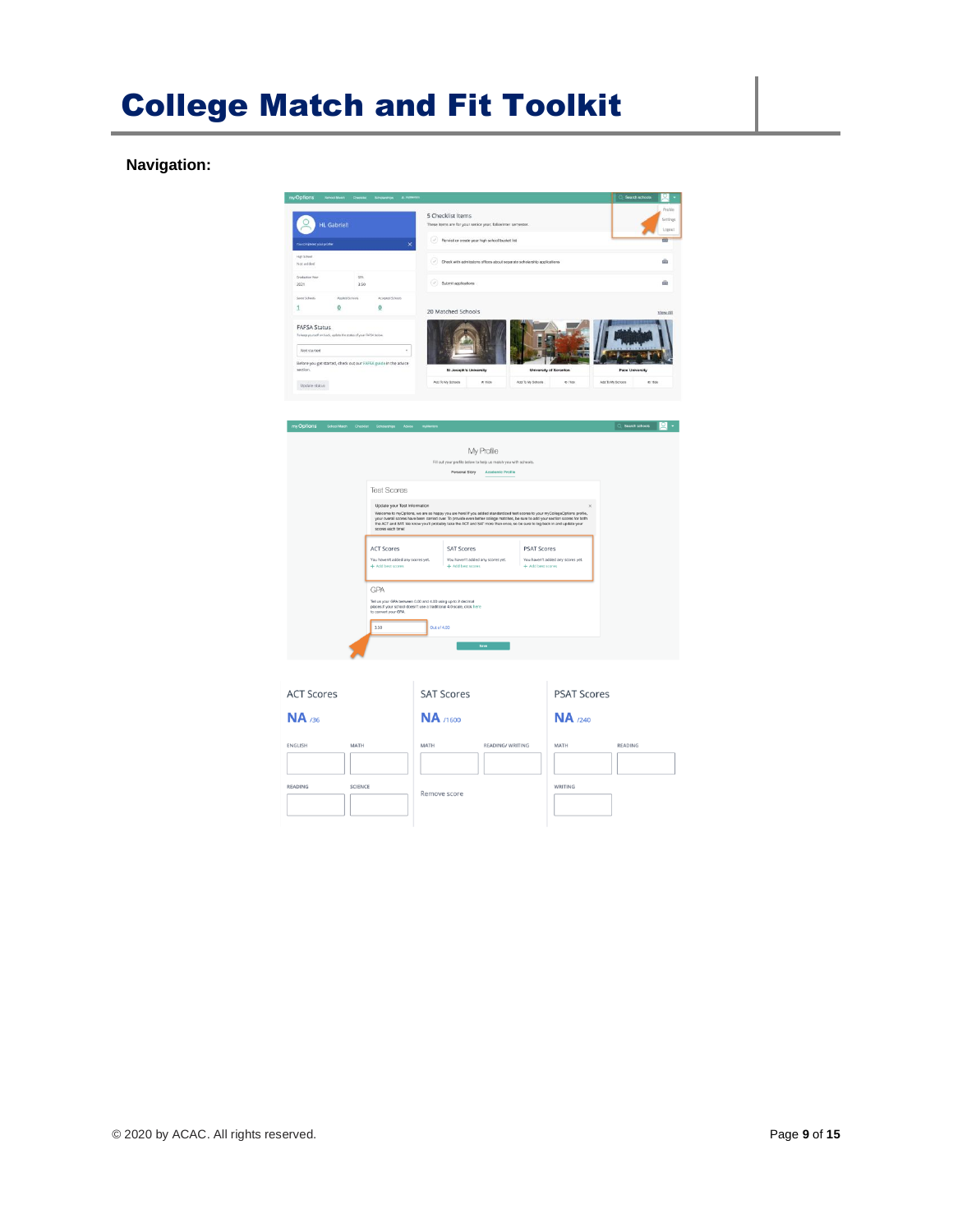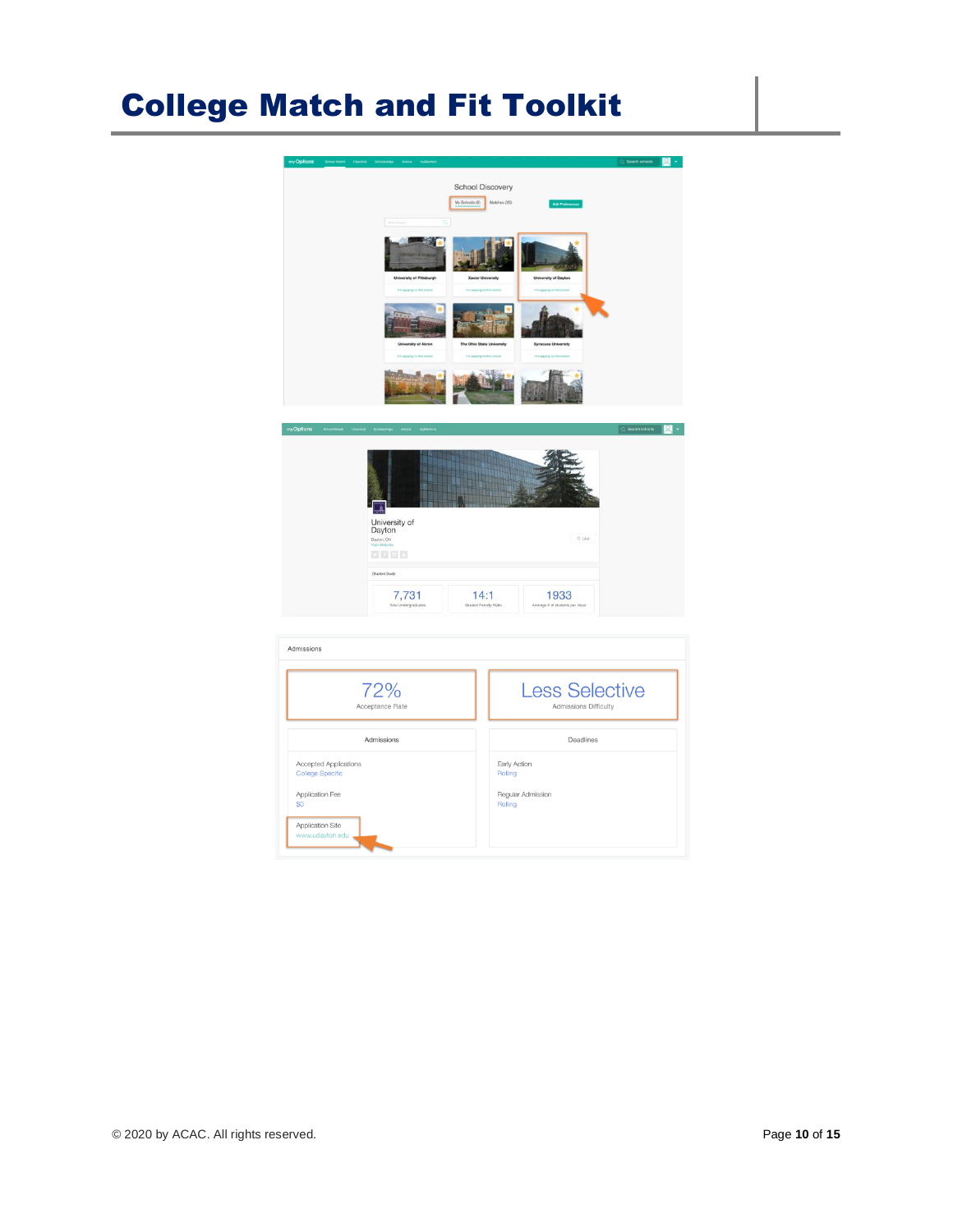### Activity 4: Understanding Retention and Graduation Rates

#### **Timing:** 20 minutes

**Counselor/Educator Prompt Suggestion:** "Now let's see how the colleges perform on retaining and graduating students. This is very important because it indicates potential factors that could impact your success. When we talk about retention, we mean how many students return to a college for their second years. When we talk about graduation, we mean how many students graduate from a college within six years."

**Student Activity:** Students will log in to their myOptions accounts and navigate to School Search > My Schools. From there, they will use the [Retention and Graduation Rates p](https://www.collegetransitions.com/dataverse/retention-and-graduation-rates)osted on the College Transitions website to see if the schools on their lists rank above or below the national average of 78% retention.

The students will note on their Student Worksheets the number of schools that have higher retention and graduation rates. Students may also note specific schools and their actual retention and graduation rates.

**Output:** On their Student Worksheets, students should identify how many schools rank above or below the national average of 78% retention. Students should also note any colleges in their My Schools lists in myOptions that have strong retention and graduation rates on their worksheets.

**Guidance Points:** Encourage students to look for schools with higher retention and graduation rates.

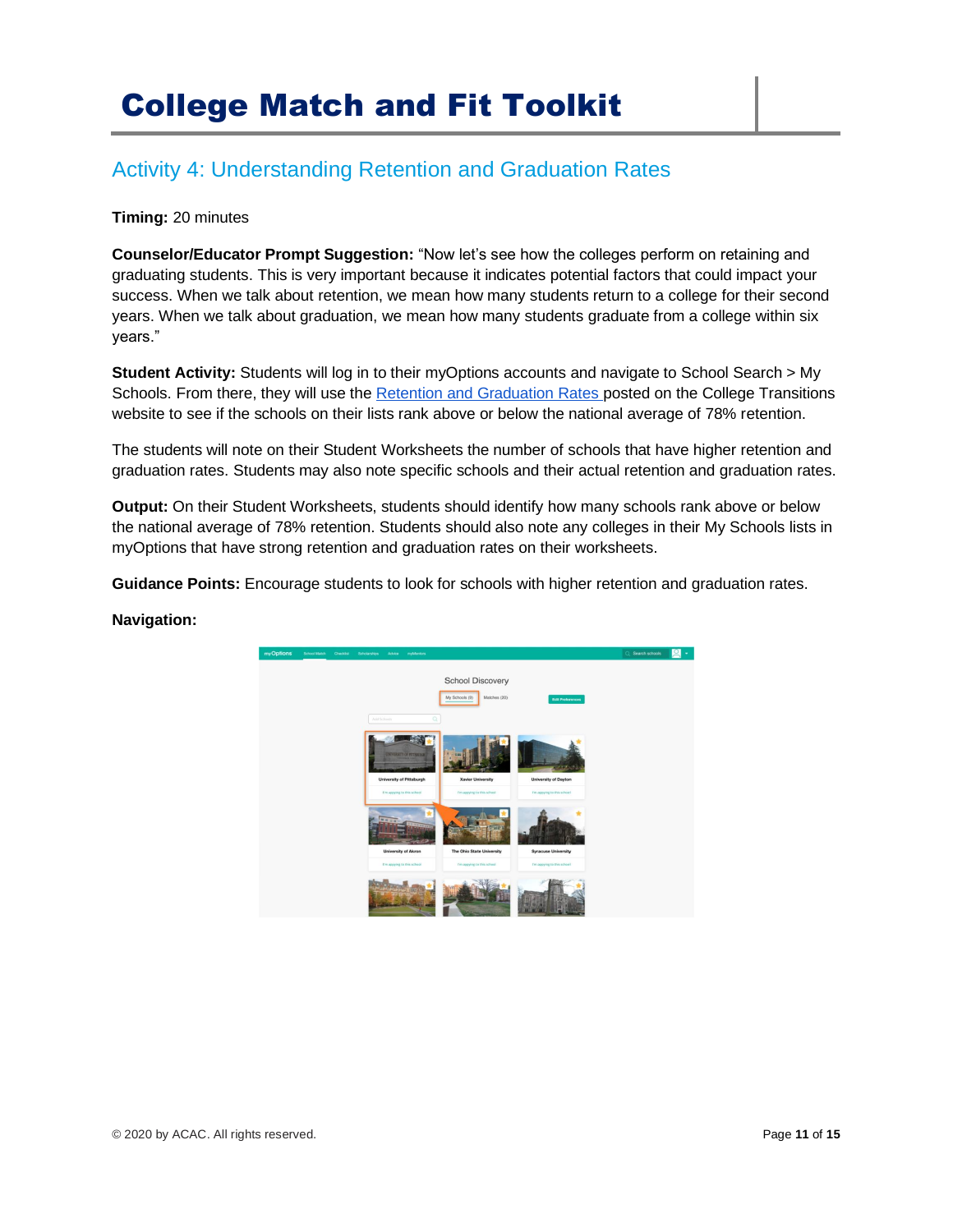### Activity 5: College Affordability

#### **Timing:** 30 minutes

**Counselor/Educator Prompt Suggestion:** "Let's take a look at your favorite colleges to determine affordability. The cost of attending a college is often much less than the listed or "sticker price." Through scholarships and grants, the cost of attending a specific college may be greatly reduced. Because of this, it is very important to research what we call "net price" for each college you are considering. Net price is the bottom line of what you will pay when you factor in scholarships and grants. So a school that may at first glance seem very expensive and unattainable for you and your family's financial situation may offer financial aid that would allow you to attend for far less."

*Note: We recommend assigning this exercise as homework. Students will need basic financial information from their families and be able to self-identify as free or reduced lunch.* 

**Student Activity:** Students will log in to their myOptions accounts and navigate to My Schools. Students will review the College Profiles of up to 10 schools to determine the sticker price located at the top of the School Costs section. The College Profiles include information for in-state and out-of-state tuition (depending on residency), living costs, books & supplies, etc. Students will record this cost for each of their schools in their "College Match Worksheets." Next, the students will identify their three most desired schools from their My Schools lists and calculate the net prices using the U.S. Department of Education's [Net Price Calculator](https://collegecost.ed.gov/net-price) tool. Once complete, the students will be presented with a sticker and net price for each institution. The students should record each on their worksheets.

*Note: Some colleges may not have costs listed on their College Profiles in myOptions. Additionally, they may not have configured their websites correctly for the Net Price Calculator tool. If this is the case, students can navigate to the colleges' admissions websites from the College Profiles under "Admissions" to find their estimated costs or use their net price calculators if they offer one on their websites.* 

**Output:** Students and their families will understand the difference between sticker prices and net prices and what their estimated net prices will be at the schools they are most interested in attending.

**Guidance Points:** There are other financial options, like scholarships and federal aid, families can explore to finance their students' educations. Refer students to the U.S. Department of Education's Federal Student Aid office to learn more about their financial aid options: [https://studentaid.ed.gov/sa/.](https://studentaid.ed.gov/sa/) myOptions also provides a tailored list of scholarship opportunities to each student as part of the college matching process. You can direct students to log in to myOptions and select Scholarships in the top navigation bar to view.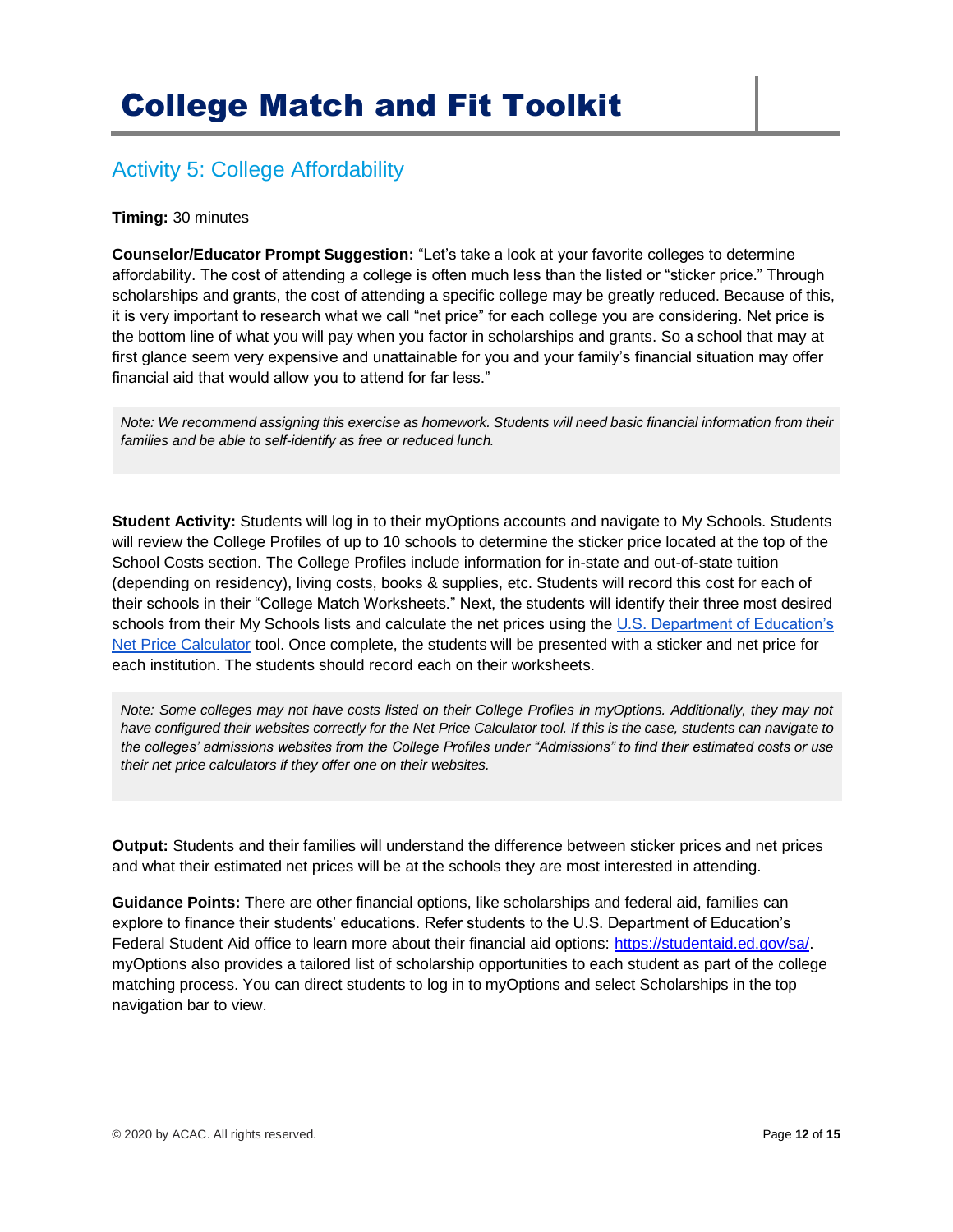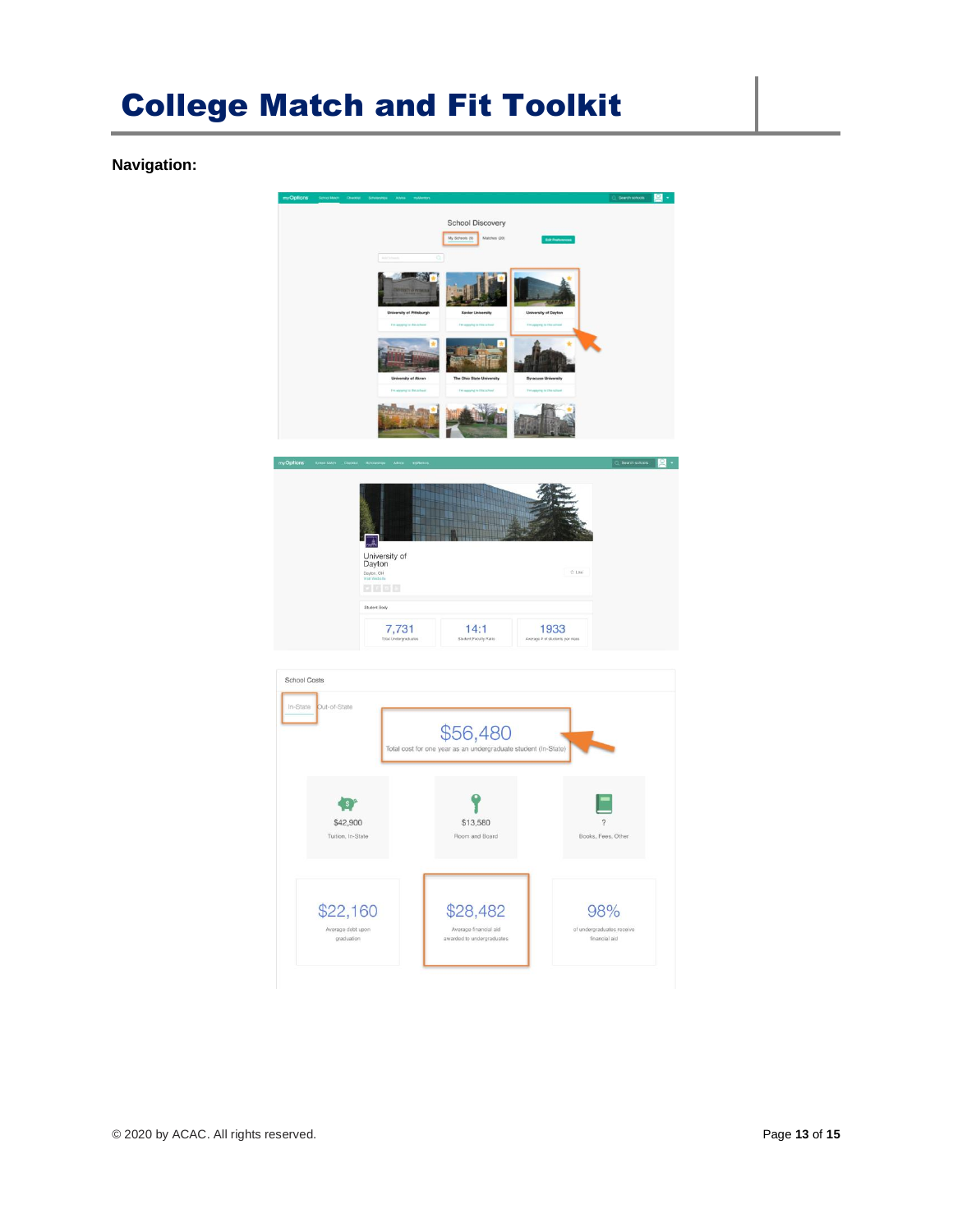### Activity 6: Summary & Reflection

#### **Timing:** 20 minutes

**Counselor/Educator Prompt Suggestion:** "We've now explored most of the major factors influencing college choice. Let's summarize that by identifying schools that are the best match and fit for you. You should consider each of the previous activities as you categorize your matches."

**Student Activity:** Students use the College Match and Fit Table on pages 8-9 in the ACAC College Research Worksheet to collect the information for the four to six colleges to which they want to apply. This will help students ensure they have a nice mix of *reach*, *target*, and *likely* schools that reflect on how well each college aligns with their preferences. These guides will help students keep track of upcoming deadlines and specific characteristics of each college they have identified for application. In myOptions, students will have already "Liked" roughly four to six colleges that are the best match and fit based on all of the previous exercises. Once students have selected the schools to which they will apply, they should return to their My Schools lists in myOptions and mark "I'm applying to this school" on each one.

*Note: Marking "I'm applying to this school" on any school in myOptions will allow the Counselor using myOptions Encourage to monitor the application progress as students update their status.* 

**Output:** Students should identify a list of four to six colleges to which they want to apply. Using the College Match and Fit Table in the ACAC College Research Worksheet, they can identify key considerations and next steps.

**Guidance Points:** Ideally, students will identify at least four colleges to which they want to apply. In reviewing the lists of colleges for students, counselors should talk through the various research points to ensure the lists align with students' preparedness, goals, and financial situations. Remind students they should have applications going to each of the following types of schools:

• REACH SCHOOL – A *reach* school does not mean out of reach; it just means that the school may be more selective (look at the percent of applicants admitted), and a student's academic record may be on the lower end of what the college typically accepts. In other words, the student may be admitted to this school. We recommend at least 1-2 applications to reach schools.

• TARGET SCHOOL – Typically, at a *target* school, the student's academic record will be similar to the "average" student admitted to this school. In other words, the student is expected to be admitted. We recommend at least two applications to target schools.

• LIKELY SCHOOL – A *likely* school will usually have either open enrollment (meaning anyone who submits a completed application is admitted) or will be considered a "less selective" institution. A student's academic record will exceed the institution's requirements and averages for students admitted. In other words, the student will almost definitely be admitted. We recommend at least one application to a likely school.